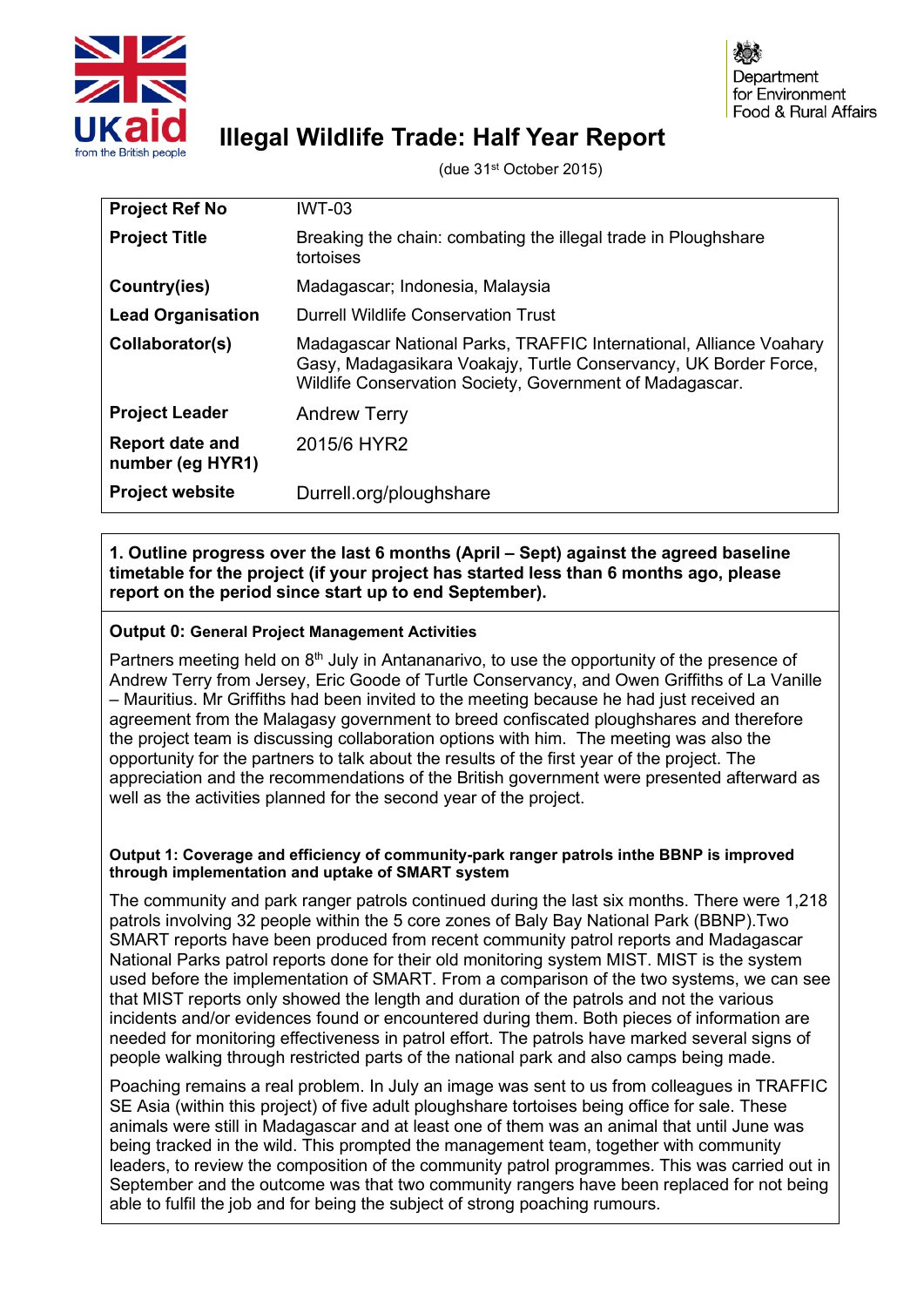Durrell is investing further into the coordination and management of the patrols. We recently recruited a new patrol coordinator who is focussing on this issue. We are also trialling the development of an incentive scheme based on quarterly assessment of performance to improve performance.

The next ploughshare tortoise population survey will be conducted in November. Initial results from the last population count that was conducted at the end of 2014 and into 2015 indicates that in average there are 0.03 ploughshares per hectare – highlighting their extremely low density. Things have got so bad that animals may no longer be physically finding each to reproduce. These results have been taken to the National Tortoise Committee to see what urgent measures must be taken and will be submitted for publication in a peer reviewed journal.

#### **Output 2 The role of local community members in poaching and the incentives and barriers to poaching are identified and understood for at least 6 of the communities most closely identified with the problem**

In July and August 2015, project partner Madagasikara Voakajy (MaVoa) completed eight focus group meetings with communities, interviewed 25 key informants and visited 854 households. At the same time, they collected and replaced the eight logbooks from the first year of the project. The logbook analysis asked community members to log any activities involving the harvest of natural resources from the wild, including the ploughshares. During the recording period, there were in total 427 observations logged, including two cases of ploughshares being taken – both in the wet season.

Initial results of the interviews and focus group discussions show that the ploughshare tortoise is an extremely sensitive species – people recognise that any discussion of the species is to be avoided and many people did not want to take part in the interviews, even though special techniques were used to anonymise responses. Those that did respond identified more opportunities for poaching than barriers. Typical opportunities cited were an increase in the price of animals; increasing unemployment, dissatisfaction with the focus on the animals and not people's wellbeing, a lack of proper integration with the National Park. The main barrier identified was the fear of prosecution if caught. This report will be further developed and the results will be an important contribution to the development of the next strategy for the ploughshare tortoise.

#### **Output 3 The trade chain of illegal activity for ploughshare tortoises from Madagascar to Southeast Asia is understood and documented leading to greater national and international cooperation to tackle key individuals and areas within the smuggling process**

Continuous communication has been maintained between TRAFFIC SE Asia and TRAFFIC Madagascar and Durrell throughout the year. From received intelligence and recent concrete cases, the tortoise smuggling goes through two routes: first, to mainland Africa (Kenya, Libya etc.), and to SE Asia (Bangkok, Kuala Lumpur, China etc.). There have been two major seizures of tortoises at Ivato International Airport in the last six months, involving 1,487 radiated tortoises and eight ploughshare tortoises. In a separate incident, Durrell received a warning from TRAFFIC SE Asia. We contacted the relevant authorities which were unable to find anything. However TRAFFIC reported that the shipment arrived in Hong Kong. This raises questions concerning how it was possible for the animals to still have been smuggled.

We still face challenges working with national authorities. We are not providing formal intelligence reports to Government agencies due to difficult communications that now requires a number of sign-offs at high levels before any action is taken. Formally we are also struggling to promote that Madagascar forms an MoU with Thailand to address smuggling issues. This is a priority to address in the next period.

**Output 4 Improved enforcement of laws along the trade chain through filling key skills gaps and raising awareness of poaching issue within priority institutions and increased support of local Dina governing ploughshare poaching.**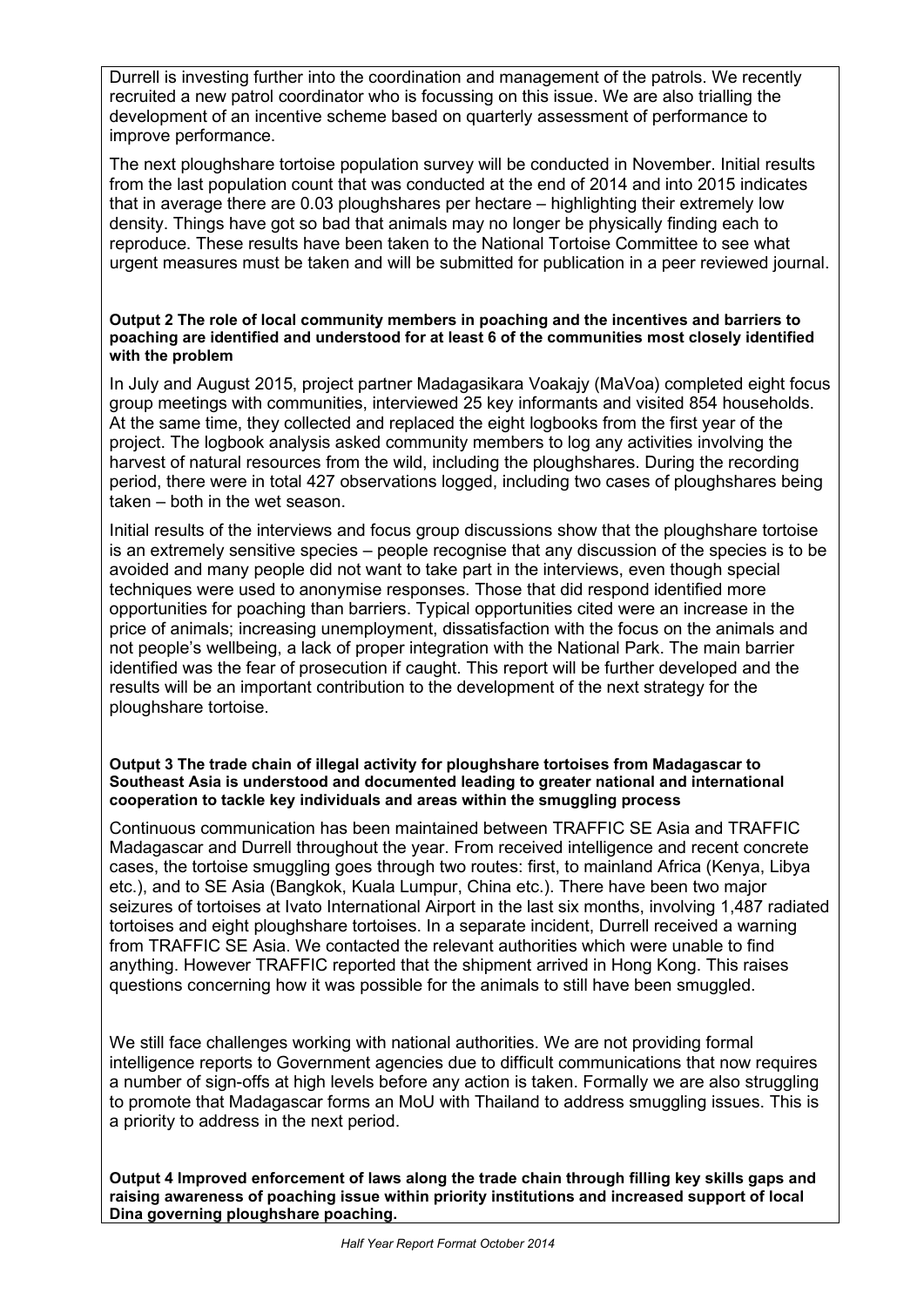A new president was appointed to the tribunal of Mahajanga in July. A courtesy visit was made to her by the Regional Director of the Environment Department, Madagascar National Parks Director, and Durrell. The Regional Director of the Environment Department has informed us that the new president is taking a tough stance, with the majority of people involved in cases of environmental laws infringement being taken into custody. This is quite unusual in Madagascar where prisons are so overcrowded that only major criminals are taken to prison. The new maintain a positive collaboration between us. Therefore this bodes well for future work with the judicial system in Mahajanga.

We plan to take the new president and another judge to BBNP to give them a good understanding of the tortoise problem. Suggestions on how to exchange ideas on smuggling cases have also been passed on as opposed to training which makes the tribunal people very sensitive. In the first year of the project, we conducted training with the "Officiers de Police Judiciaire" in Mahajanga. However, the deputy public prosecutor made it clear that we were not there to teach them their job. We can teach them something related to environment but never anything related to laws. This highlights the sensitivities involved in providing training, even though it is really needed.

Collaboration with AVG also enabled us to give to the new president a compilation of the main existing environmental laws. One of the main complaints of Malagasy judges is that there are so many laws issued in the domain of environment that they often do not know their existence nor their content. This compilation includes the laws that are often used or referred to, and in that way it simplifies the judges' job.

Durrell also took the new Regional Director of the Environment Department into BBNP to see the situation on the ground for herself, attend a specific risk mapping workshop and to discuss the current project addressing these problems. She felt very enthusiastic about our approach so she took the initiative to call for a meeting in May to get a pact of responsibility between all stakeholders as far as ploughshare protection is concerned. Her real aim was to stand as the authority which monitors all stakeholders' activities in Boeny region. AVG and Durrell supported the organisation of the event. Two deputy public prosecutors, the Customs, the police, the gendarmes, PAGE/GIZ (the German environmental programme in Madagascar), Komanga, representatives of the Boeny Region, and journalists attended the meeting.

Again government agency involvement was not as supportive as hoped. Government officers would not make any commitments on behalf of their departments. While this may be a requirement of their procedures, by refusing to engage with the process, they make collaboration difficult and also open the way for others who could be profiting from the situation to benefit. The regional head of the Customs was the only person who wanted to postpone the agenda because the port and airport authorities (APMF and ACM) were not present although invited.

TRAFFIC Madagascar, CITES Madagascar, AVG and Durrell jointly organized a two-day training for 15 Customs agents of one of their main offices in Antananarivo in September. The training was focused on the CITES convention and the various procedures to follow in importing and exporting CITES species. This Customs office has been chosen because a few people who work legally with the Environment Department complained that the agents did not know anything at all about those procedures. TRAFFIC Madagascar funded the training whereas CITES Madagascar, AVG and Durrell contributed in delivering what the trainees needed to know. The objectives of the convention were then explained to them and why it is important for Madagascar to adhere to it. They were also shown copies of the specific forms that must be used with all the important details in them. Examples of smuggled Malagasy species such as rosewood and tortoises were given to them with the known smuggling methods. In the end, the trainees went away with copies of CITES and non-CITES import and export forms, copies of accepted invoices, of the national law translating the convention, and of the lists of Malagasy and non-Malagasy species enlisted in CITES.

Durrell participated in different meetings held to improve the regional Dina which is supposed to rule all over Baly Bay and beyond. Although the Dina has not been endorsed by the tribunal yet, a major part of it which deals with security and cattle theft is already applied and has got the tacit agreement of the tribunal. The part covering public hygiene and ploughshare poaching remains unapplied for the time being so MNP and Durrell talked to the Chef de District of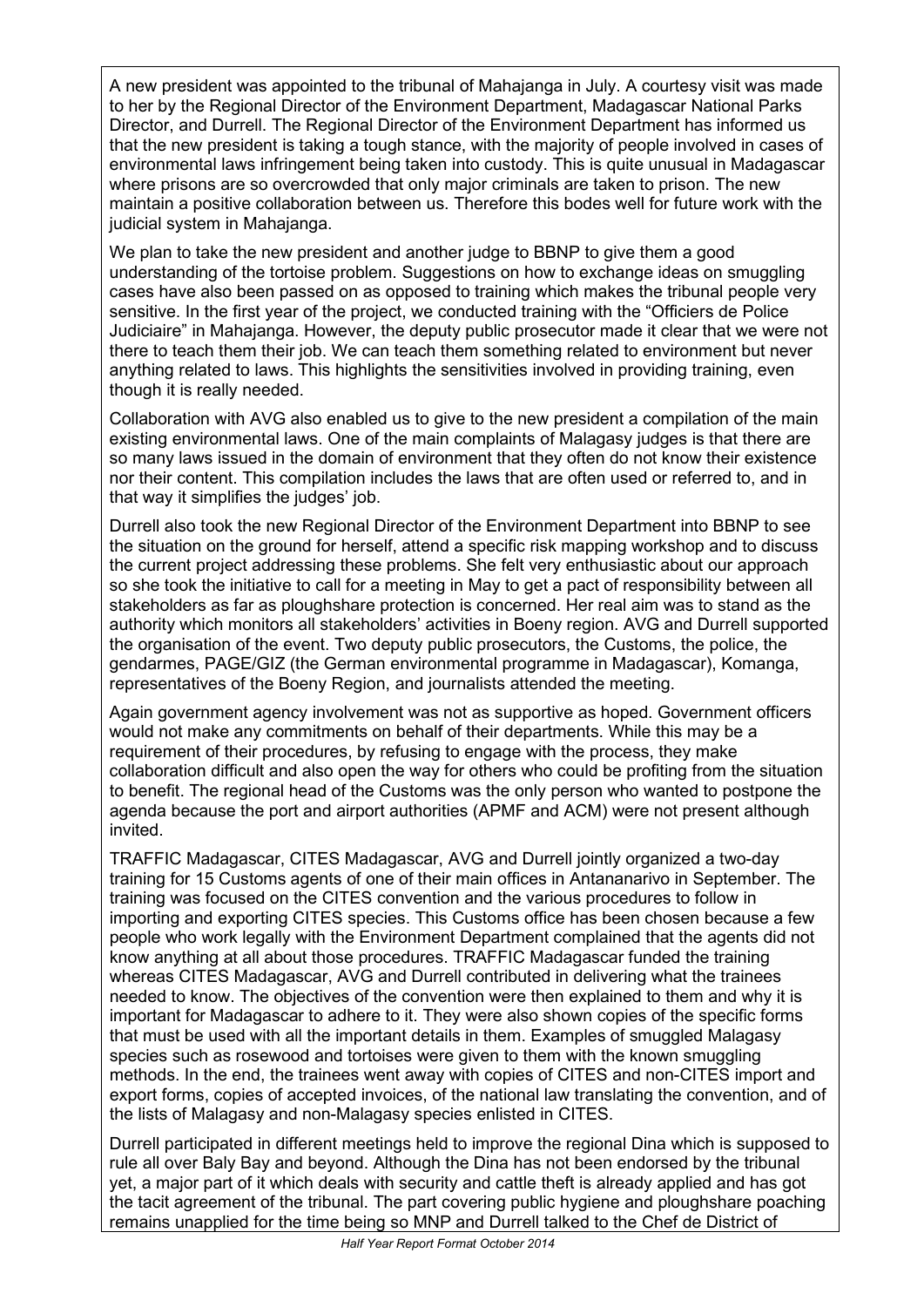Soalala to involve them in the process and to ask them to persuade the leaders of the Dina to hold another meeting soon to set up committees which will monitor the application of all parts of the Dina. The recent elections in end of July prevented us to go further on this matter. Nevertheless, now it is planned that the ploughshare festival will take place in early December in Soalala. The Dina meeting should occur at the same time and we shall try to invite the President of the tribunal to come to Soalala then because she is the one who will decide to endorse the Dina or not. Once the Dina is endorsed, it will be officially recognized by all law enforcement authorities so local communities can act as mentioned in the Dina to stop, arrest or sanction poachers caught red-handed.

In July, Durrell visited Asity, a national NGO which manages the new protected area of Mahavavy - Kinkony located in the contiguous district of Mitsinjo, in order to see what kind of collaboration can be achieved in monitoring the smuggled tortoises passing through Mitsinjo. Asity proposed to involve the local official group of Officiers de Police Judiciaire but that can only be achieved with the agreement of the Chefs de District of Mitsinjo and Soalala, plus the Coordinator officer of the Gendarme in the area. Again, the recent elections in end of July prevented us to go further on this matter.

Any social marketing activity has not been realised yet although the results of MaVoa research require this kind of solution.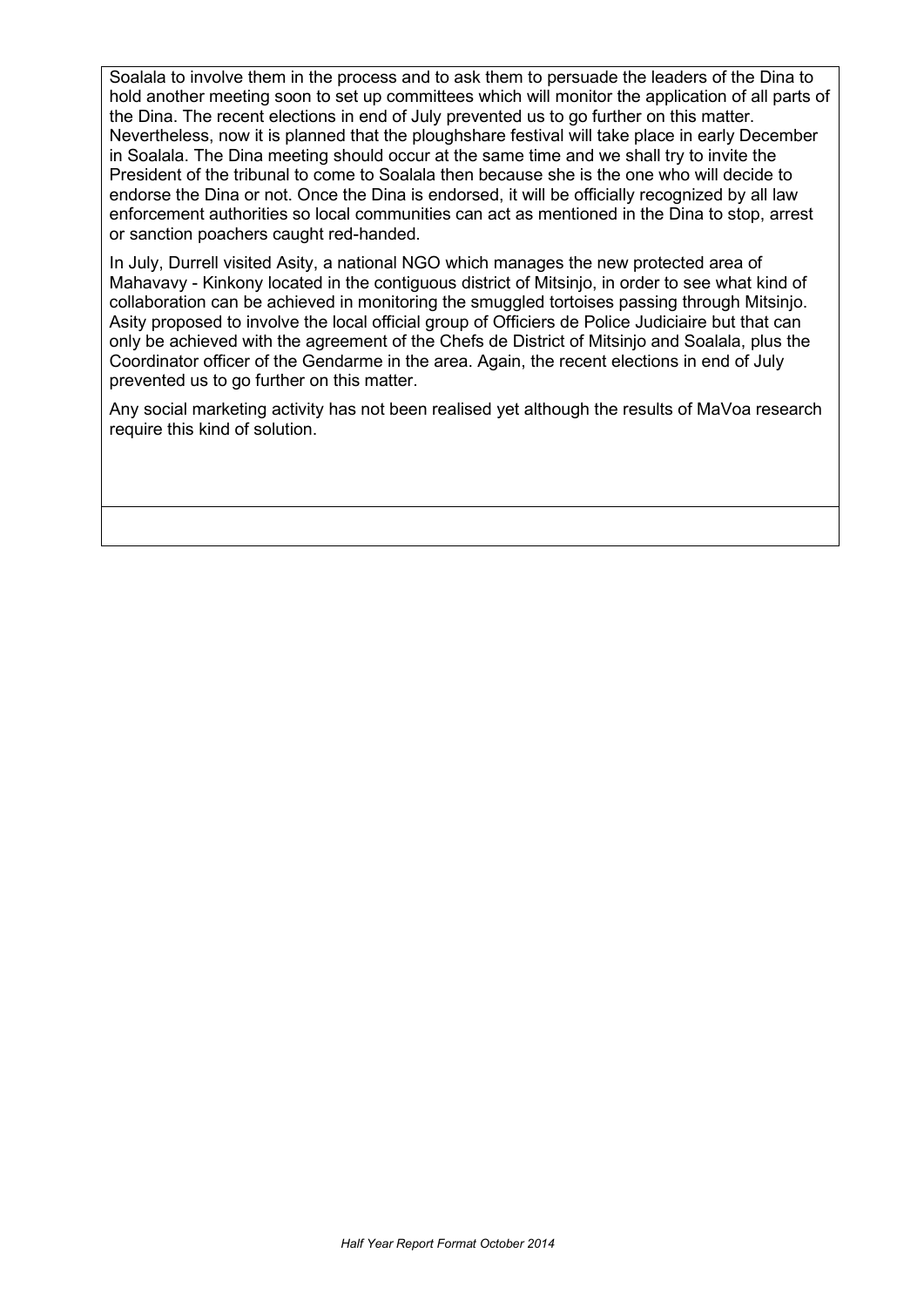**2a. Give details of any notable problems or unexpected developments that the project has encountered over the last 6 months. Explain what impact these could have on the project and whether the changes will affect the budget and timetable of project activities.**

The political situation of the country still hangs as a potential threat to the project. Most members of the government were replaced in April but no obvious changes have occurred since. Only people with strong personality and integrity take initiatives in governmental offices; fortunately, they tend to grow slowly in number as time passes by. As far as the project is concerned, interactions with government agencies have been delayed by the political situation in the country – for example the meeting involving the two Chefs de District and the Coordinator officer of the Gendarme. But our concern is that there is a lack of decision-making authority that will be available to decisions needed when poachers have been identified or arrested.

The project team is trying to secure a meeting with the Minister of Environment to discuss the smuggling issue. Unfortunately, although the Minister has tried to re-engage CITES and global processes, especially in relation to the rosewood smuggling situation – little action has been seen. But Durrell keeps on pushing the national Tortoise committee to raise the voice until everybody can hear.

We have to inform the project donors of the management situation facing one of the project partners, AVG. Following a financial audit, cases of fraud were discovered and several members of staff fired. While no IWT funds were involved, activities are being affected while the organisation revises its management and plans with its donors. The project team ground is monitoring the situation closely and is in regular contact with the senior staff at AVG. For the moment AVG can only bring in limited expertise. The planned activities to raise local people's awareness on the importance of natural resources (and including ploughshare smuggling issues) scheduled with regional journalists and media is delayed. AVG still considers the work with Durrell a priority, and the collaboration is still intact but their ability to partner on the ground is limited until their new funding is clarified

The Chinese mining company which wanted to set up a big port in Baly Bay has temporarily drawn back probably because the prices of raw materials have fallen down and apparently they are now looking for partners to share the risks in their mining project. But to local authorities, they said that they were leaving because the environment people prevented them from doing their job right and bringing development to the area in rejecting the port proposal in Baly Bay. Reversing this situation, which also involves what MaVoa has found would require an important social marketing campaign.

## **2b. Have any of these issues been discussed with LTS International and if so, have changes been made to the original agreement?**

| Discussed with LTS:                        | Yes/No |
|--------------------------------------------|--------|
| Formal change request submitted:           | Yes/No |
| Received confirmation of change acceptance | Yes/No |

# **3a. Do you currently expect to have any significant (eg more than £5,000) underspend in your budget for this year?**

**Yes**  $\Box$  **No**  $\Box$  Estimated underspend: £

**3b. If yes, then you need to consider your project budget needs carefully as it is unlikely that any requests to carry forward funds will be approved this year.** Please remember that any funds agreed for this financial year are only available to the project in this financial year.

If you anticipate a significant underspend because of justifiable changes within the project and